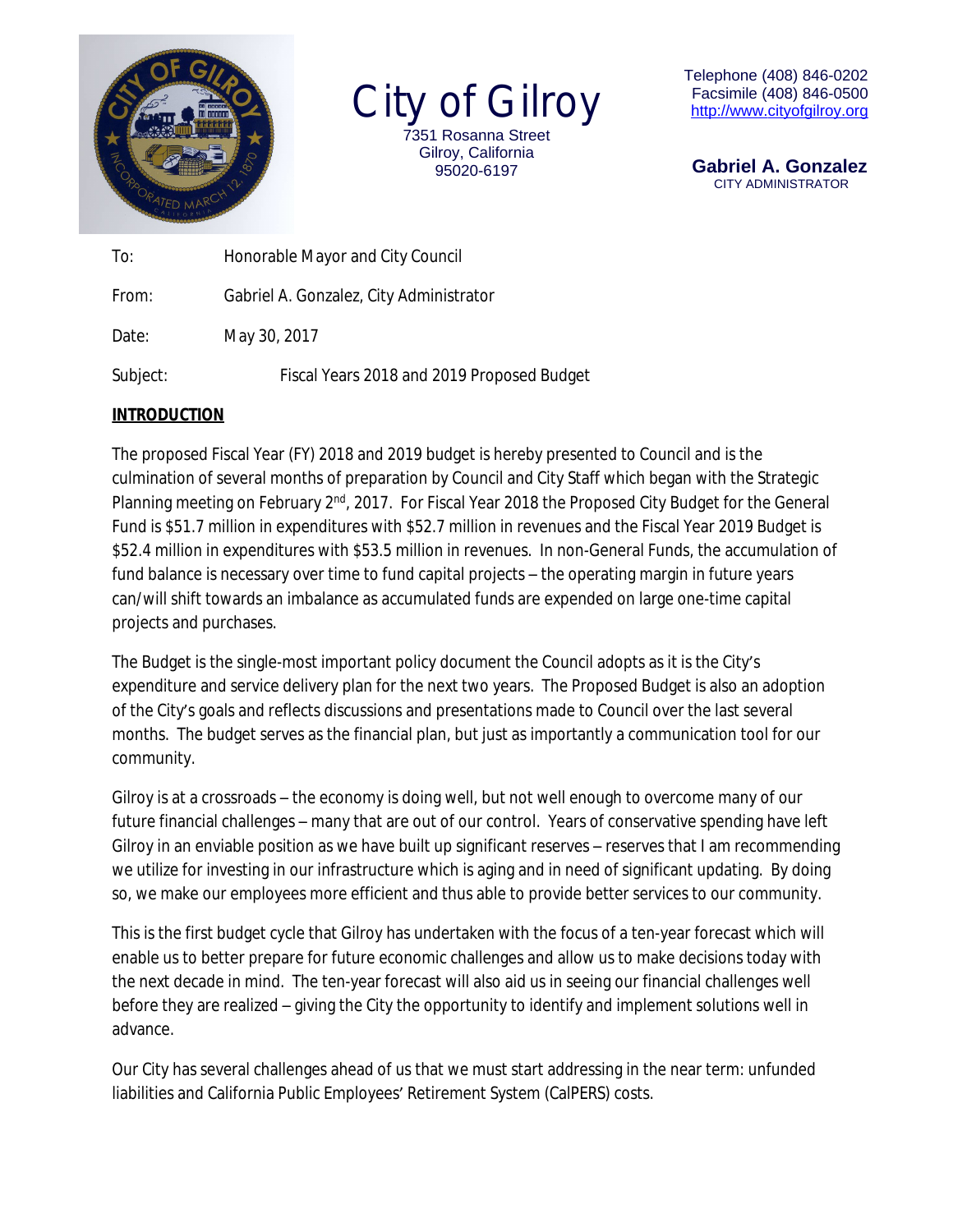## **Unfunded Liability**

Today, Gilroy, like virtually all California cities, is faced with the ongoing challenge of how to provide a consistent level of service given rising costs and limited sources and types of revenue. Costs, including pension and medical contributions, continue to rise, often at faster rates than revenue growth. In addition to the foregoing factors, the City is also faced with a magnitude of unfunded liabilities that have accumulated over the past years and in some cases decades. As stated in the unfunded liability staff report previously shared with Council, the City needs at least \$11 million annually to begin addressing the City's unfunded liabilities.

Other factors that have contributed to the City accumulating millions of dollars in unfunded liabilities was the decline of City revenues and at the same time the need to invest in infrastructure the City maintains to provide city services. As the City has developed and grown in population, so has the increase in service demand. This has resulted in a deliberate decision to focus revenues to maintain current City services while infrastructure maintenance and capital improvements investments were deferred. This budget submission intends to begin a re-investment in our infrastructure.

# **California Public Employees Retirement System (CalPERS) Liability Changes**

Of the City's unfunded liabilities, CalPERS is the largest. In addition to having a large unfunded liability, the annual payments required by CalPERS to fund the City's pension plan is one of the larger costs the City must budget for each year. CalPERS has recently lowered its discount rate which is the assumed rate of return on investments and is used to calculate the amount of contributions cities must pay CalPERS for their plans. This reduction will result in the cost of CalPERS payments to increase approximately \$1.5 million over each of the next 5 years, and an increase the City's CalPERS unfunded liability by approximately \$22 million over the next 3 years. The City's 10-year forecast shows that annual CalPERS payments will grow from their current \$6 million in FY 17 to almost \$12 million by FY 22. There are already discussions about another potential discount rate reduction, which would magnify this fiscal impact.



These significant cost increases threaten the ability of the City to continue services at their current level. As revenues adjust incrementally at a much slower rate (typically 2-3% annually), CalPERS payments will consume a greater portion of the City's budget, limiting investment in personnel, technology, equipment, capital projects, and other elements that provide critical services to the community.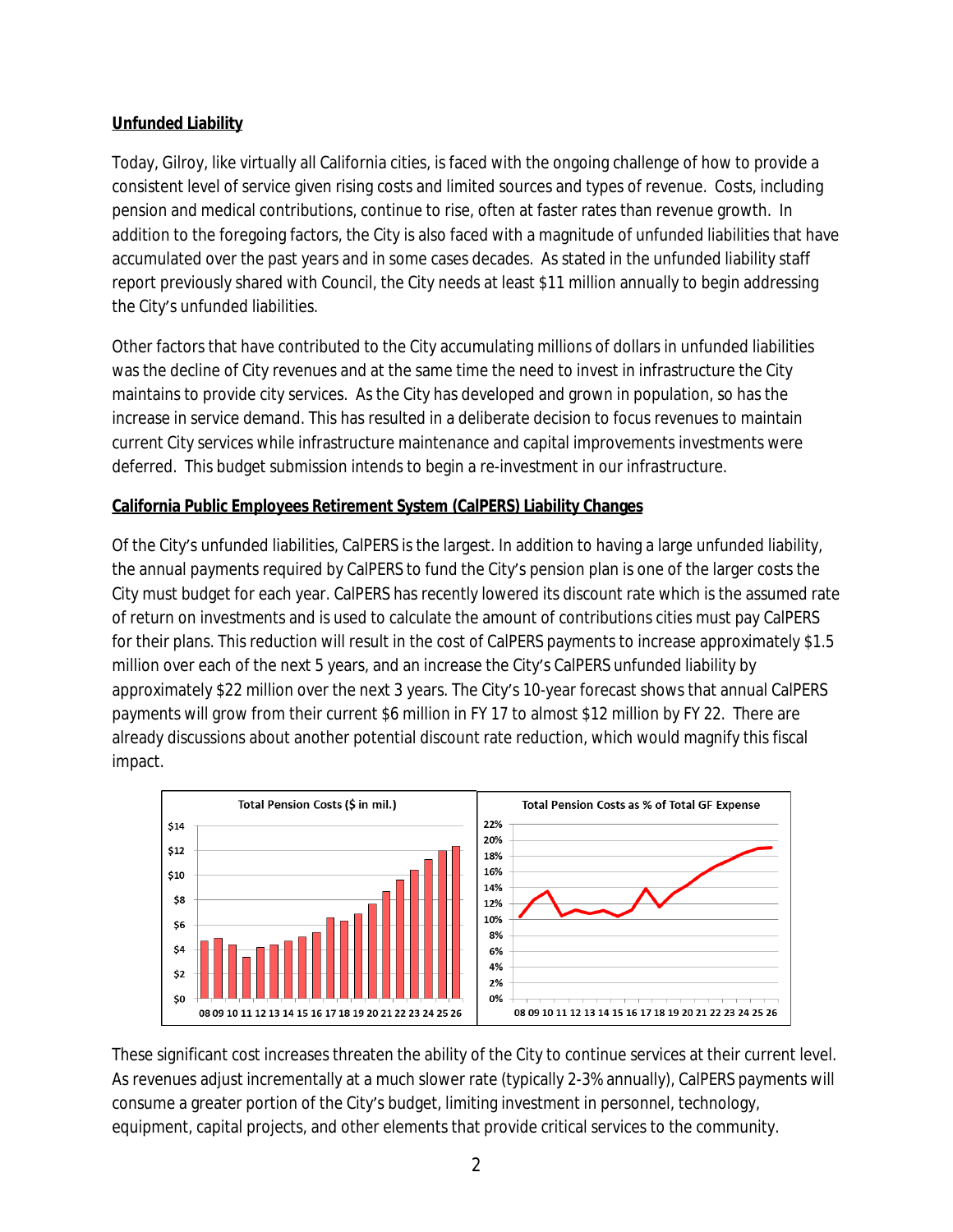Gilroy is a financially healthy City, but like most communities it is unable to provide all services at an enhanced or optimum level. We will continue to operate within our means and will continue to cultivate an environment that practices sound financial judgment, however, Council will be asked to consider recommendations that balance the need to invest today while understanding our future cost challenges.

## **Fiscal Year 2018 and 2019 Highlights**

As part of the budget process, the City conducted an organizational review and held departmental meetings to identify areas that the City should focus on in the biennial budget. As a result of this input, the Fiscal Year 2018 and 2019 budgets were developed with three key priorities – operational capacity, infrastructure investment and efficiency improvements.

# 1. Operational Capacity

The City's operational capacity was significantly reduced during the recession in 2009 and 2010. The City, during the recession, went into self-preservation mode resulting in severe layoffs and sustained non-investment in technology, equipment, staff development, nor did the City review its business models, which increased the gap between what the community demands for services, and what the City can provide.

Staff downsizing, cuts in investments for information technology, equipment, and training lowered the amount of workload that was possible for the City to execute. Although there has been some recovery, the City's staff, technology, equipment, and training has not yet returned to the levels that were present before the recession.

Despite this, the City's population has increased, resulting in higher workload demand for services. Delivery of services is constrained, and future additions are restricted, unless this workload imbalance is addressed. Below are some points of consideration regarding the City's operational capacity.

Fiscal Year (FY) 2017 budgeted staffing levels have decreased City-wide by 11% when compared to FY 2008. This represents 33 full-time positions that have still not been replenished after nearly a decade post-recession. The major losses were in Police, Fire, and Community Development. Over the same period the population in Gilroy increased by approximately 16%, increasing the ratio of residents to staff by 30%.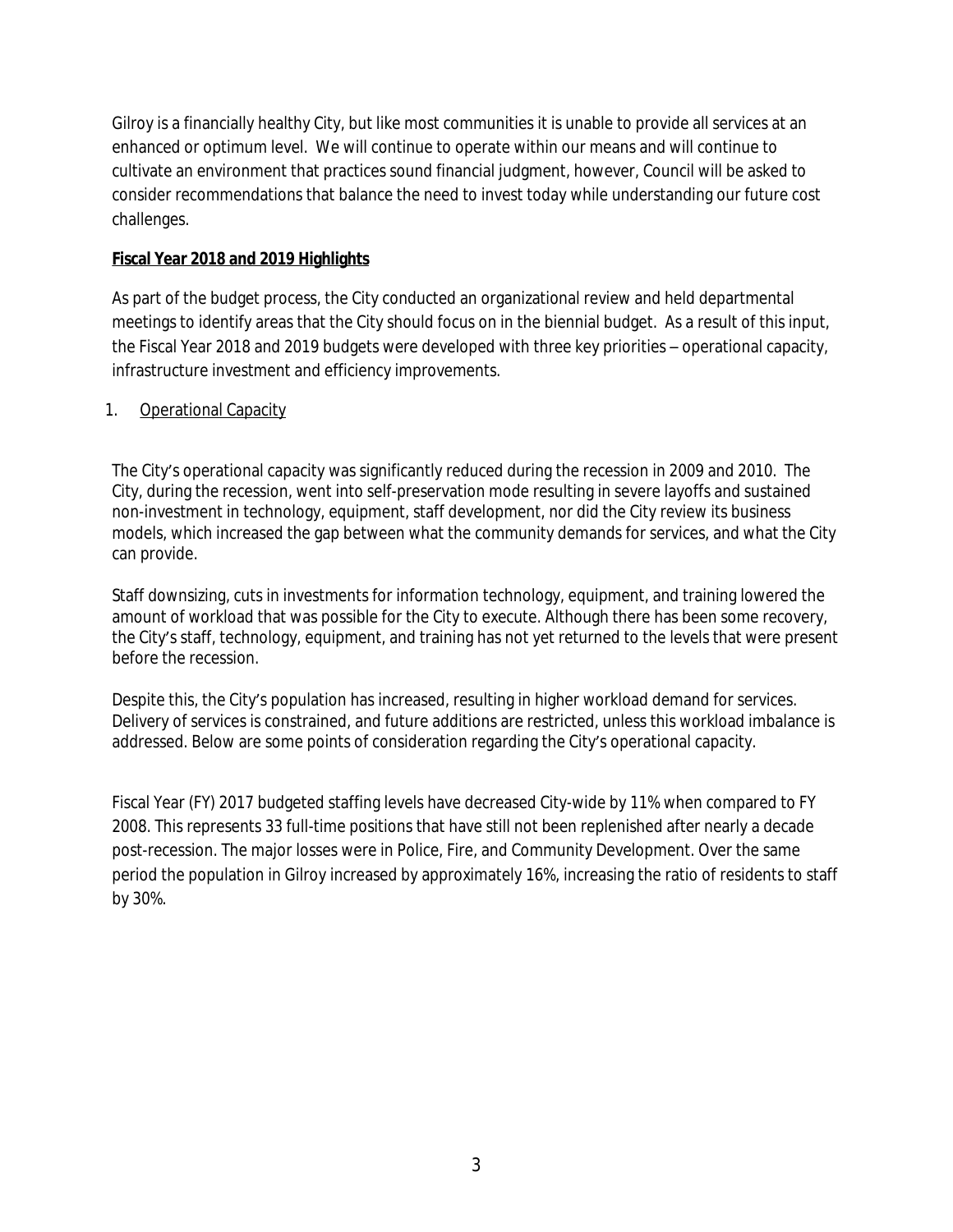

The City's technology is outdated and inadequate to ensure that a maximized workload capacity can be met with current staffing. Improvements in both hardware and software are needed to free up capacity and create efficiency that could offset lower staffing levels.

The "Silver Tsunami" – that is the wave of retirements that were projected several years ago is upon us and significant turnover is expected within the next five years. Not only are retirements a significant loss of institutional knowledge, they further limit the capacity of staff as new employees require resources to train and develop their skills and acclimate to a new work environment.

The solution to staffing and service challenges is not simply to increase staffing. There has not been a comprehensive review at the service provision level conducted to identify alternative means to deliver services currently offered by the City. There are many opportunities within the organization to achieve efficiency, and the proposed budget asks that Council approve investments in technologies that will ultimately change the way we do business, making it a better experience for the customer and more efficient for the employee. We can no longer "do more with less"; we need to do "more with more."

There are significant challenges and limitations to the City's operational capacity – just to maintain the current service level. Based upon the City's financial forecast, it is evident that the City cannot, in a way that is fiscally responsible, hire its way out of the capacity shortage. It will need a combination and balance of:

- Hiring essential additional staff that are related to the provision of mandated or critical core services or maximize the capacity of other staff;
- Improving and implementing technology solutions to maximize productivity of the existing staff;
- Providing training to help maximize use of time and resources to increase efficiencies in executing the work of the City; and
- Conducting a thorough exploration of alternative business models to provide the same or similar services, while reducing the workload demands where possible.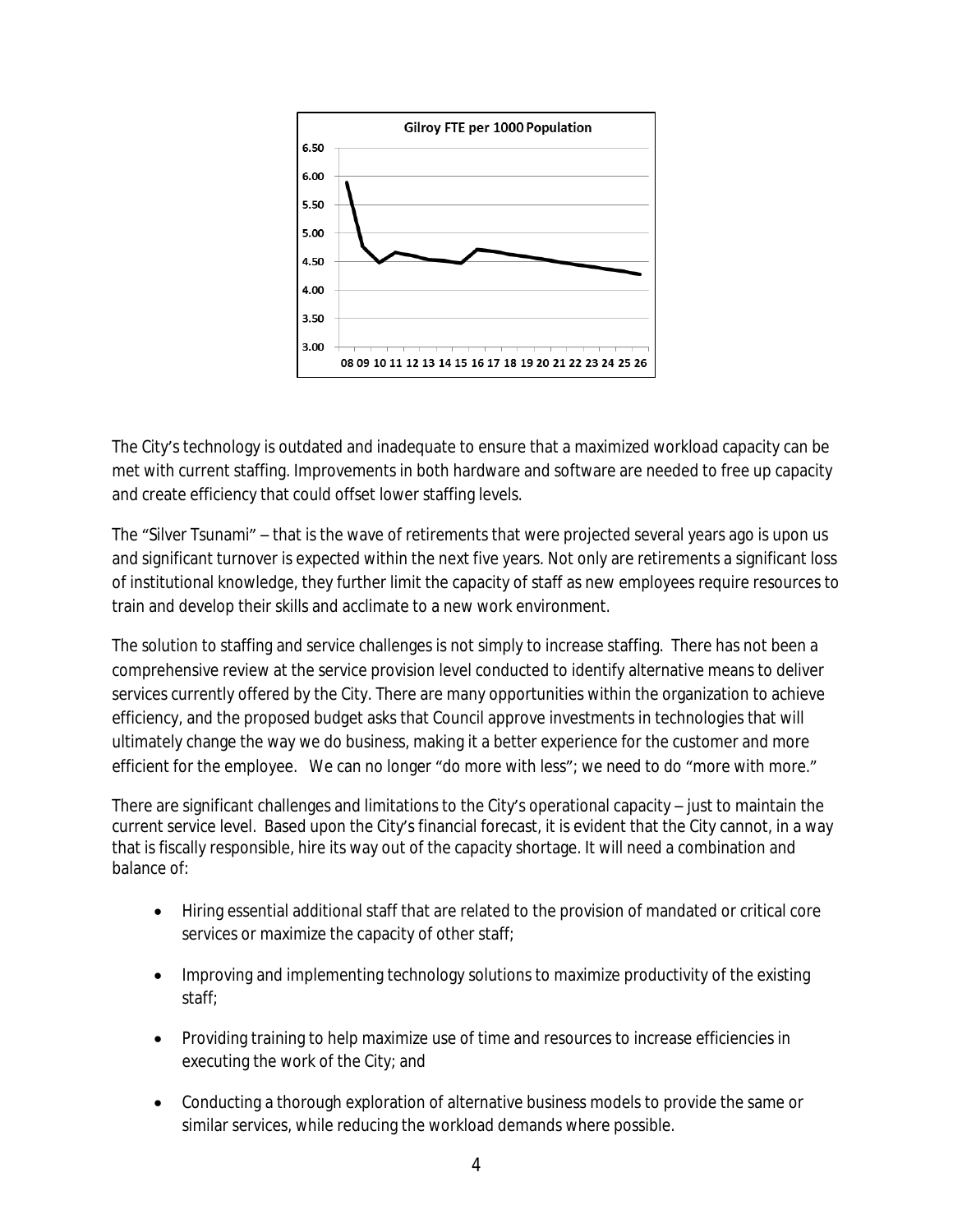The City will not be able to restore capacity immediately to meet all service demand needs. However, by progressing in the above four areas, it will be possible to reduce the gap between service demand and service level.

### 2. Infrastructure, Maintenance and Efficiency Investments

Gilroy faces significant challenges due to aging facility and information technology assets. The City successfully weathered the challenges of the economic recession, however, in order to maintain services, the City made a conscientious decision to defer investments into infrastructure – a decision that was made out of necessity. The results of such decisions solidified Gilroy's position as a conservative, fiscally-responsible organization, however those decision were made with the knowledge that one day the City would have to make efforts to catch up on deferred maintenance and spend funds to secure our infrastructure. These investments are absolutely necessary to ensure that we have the most practical facilities and systems to provide our employees and residents. These investments are a one-time use of our reserves. In the biennial budget for all funds, we are recommending that the City Council authorize in FY 18 the use of approximately \$6 million and in FY 19 approximately \$1 million in one-time funds to essentially "catch-up" the organization. The monies would be used on projects that are absolutely essential in ensuring that we maintain an organization that invests in the most basic of infrastructure needs including:

- a. Investment in a new Enterprise Resource Planning system (\$2M) that would replace the current Sungard system that Gilroy has utilized since 1998. The Sungard system is at the end of its' useful life and is coupled with the CityVision budgeting software that has been surpassed by numerous products in the industry, it is time for the City to make the investment in this product that will serve us well into the next decade.
- b. Investment in Community Development Land Management System software (\$1M) to expedite the development process and make information more accessible to our customers and developers.
- c. Investment in Facilities the one-time use of funds include various investments in City Hall, Wheeler Auditorium, the Senior Center, Willey, the Gilroy Arts Center, and various parks that have deferred maintenance needs that need to be addressed. Also, replacement of city hall HVAC systems, flooring, painting, and basic maintenance needs that have been deferred since the recession.
- d. Information Technology (\$800,000) the City is proposing to upgrade all desktops, laptops, cyber-security, improvements from 100MB to 1GB in network performance speed, display panels in conference rooms and City Council chambers, and department-specific upgrades to create efficiency in maintenance operations and point of sale terminals.
- e. Ongoing General Fund investment in personnel in FY 18 of \$.9 million and in FY 19 and thereafter \$1.1 million – the City's reduction in workforce of almost 25% in 2008-09 has resulted in significant deficiencies in our ability to meet our customers' basic needs. We have proposed to add staffing in Community Development, Police, Fire, City Clerk's Office, and Public Works.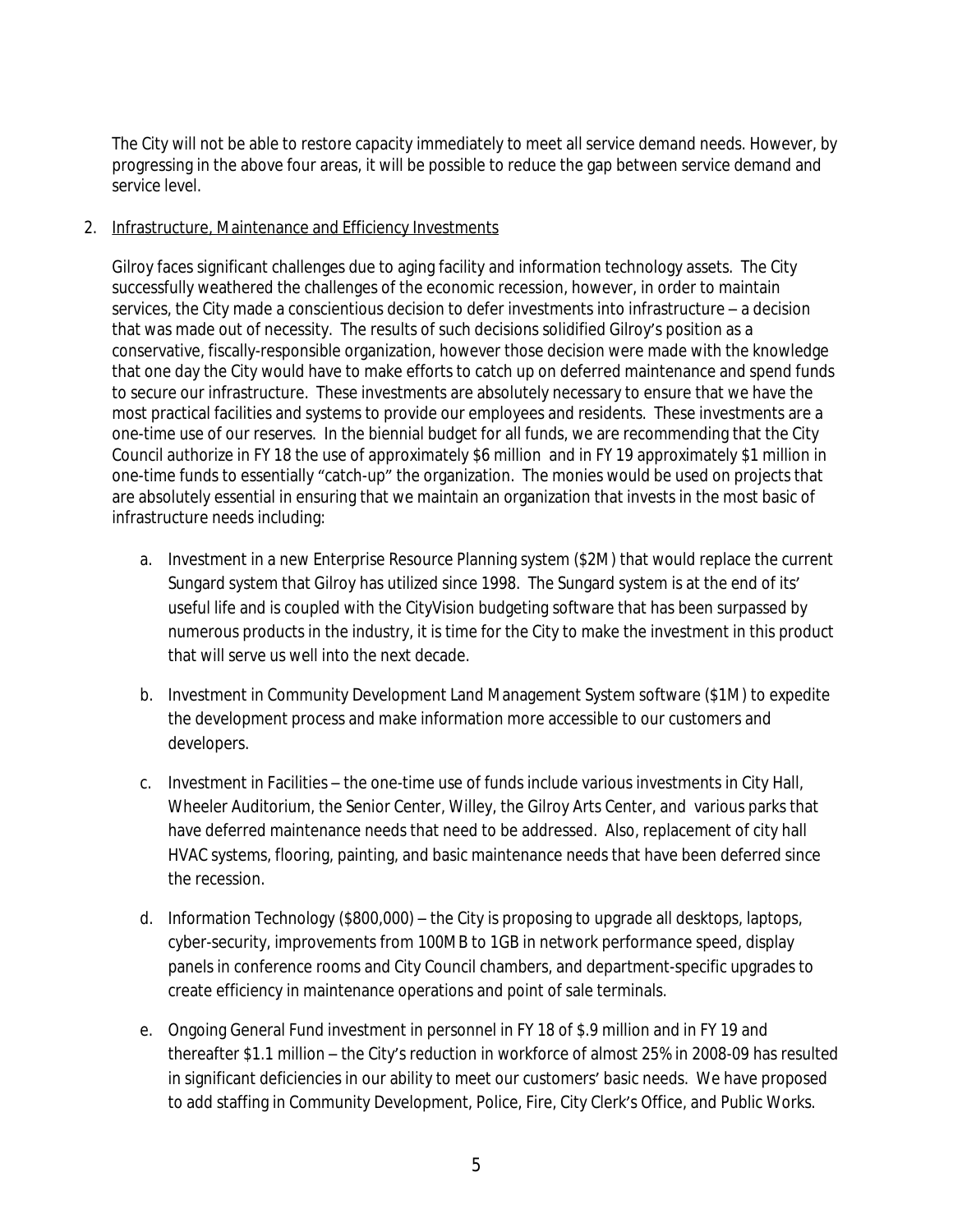The proposed action is sustainable for the next few years but will require the City to evaluate service levels, staffing, and revenue options as the aforementioned cost increases, which will arrive in the next 3-4 years will have significant budgetary impacts.

#### **Health of General Fund – Financial Overview**

a. Fund Balance/Reserves – the City maintains a General Fund reserve level of 25% of annual expenditures for general operating needs and an additional 15% for economic uncertainties. This was a prudent fiscal decision made by previous Councils and continued through both good and bad economic cycles. That being said, it is prudent for Council to ensure that those figures are based on solid, analytical history that truly reflects Gilroy's unique community and economy. The City will be conducting an extensive analysis by partnering with the Government Finance Officers Association (GFOA) to determine best practices for Gilroy's fund balance/reserve policy.

In the two-year Budget FY 18 & 19, a reserve drawdown of approximately \$6 million and \$1.1 million ongoing is required for the City to "catch-up" on deferred maintenance and services.

The chart below shows that the FY 18 and FY 19 budget can absorb an increased level of service, however once CalPERS rates increase in FY 20, the City can no longer sustain the service level we propose to have in this biennial budget.



#### b. Revenues

The City's General Fund has five main revenue sources: sales tax, property tax, transient occupancy tax, utility user tax, and business license fees. In total, General Fund revenues are expected to be \$52.6 million in FY 18 and \$53.5 million in FY 19 – growth of about 4% and 1% respectively from FY 17 budget amounts primarily due to reduced development-related revenues.

Sales tax has performed remarkably well over the last few years and is expected to continue its' upward trend during the biennial budget. Sales tax is an extremely volatile revenue as it is greatly tied to the ability of our residents/customers to purchase non-essential items. The budget includes growth of 3.4% and 2.7% in the next two years from \$17.6 million in FY 17 to \$18.2 million and \$18.7 million in FY 18 and FY 19, respectively. This growth assumes that the transportation (car sales) sector will continue to perform well and that our retail establishments will continue their transaction level at a slightly higher rate.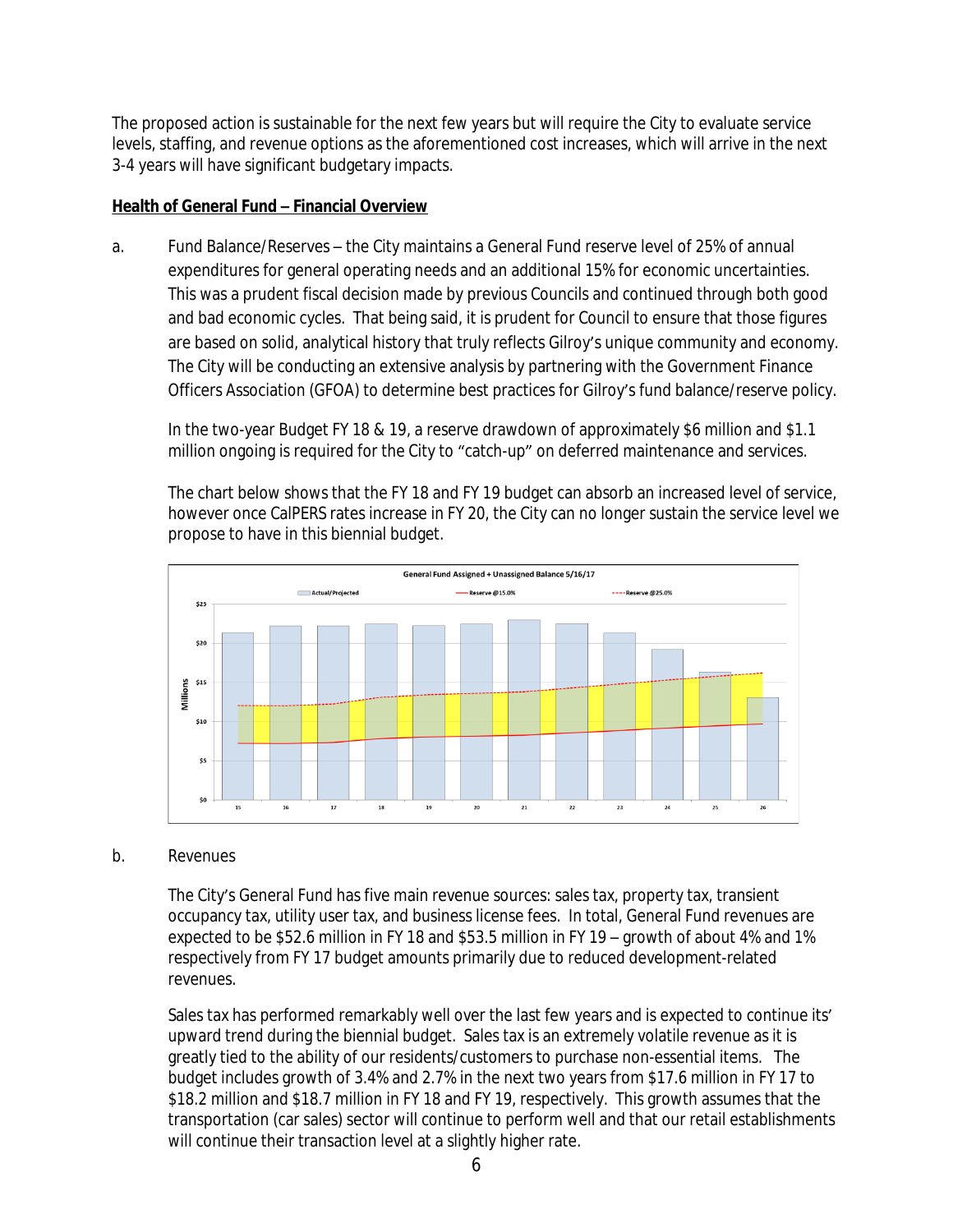Property tax is a stable revenue and has historically been easier to accurately predict. In FY 17, the general fund received \$11.4 million and is expected to grow by 5.3% in to \$12.0 million and 2.5% to \$12.3 million in FY 18 and FY 19, respectively. Gilroy continues to see residential development and with it growth in the assessor's property tax roll.

Transient Occupancy Tax is expected to grow by 3% from \$1.7 million to \$1.8 million and \$1.8 million in FY 18 and FY 19 respectively. The City expects to see some growth in hotel facilities in the next few years which will add to the transient housing inventory, however, neighboring communities have also added hotels to their communities thus competition continues to increase.

Utility Users Tax – at one time, this was a relatively stable revenue source but the industry has changed dramatically over the last few years and the redefining of telephone and media have brought significant changes and challenges to what the City can and cannot collect. That being said, the City only expects a 1% increase in UUT revenues from \$4.5 million to \$4.6 million in FY 18 and FY 19, respectively. The courts are still determining whether City's should be able to collect UUT on over the top (OOT) media which is film and TV content delivered via Internet.

Business License – these fees are paid by businesses for the use of City services and the costs associated with business regulation. Based on a business' gross receipts, the City expects growth of 2% in the next budget period with revenues in the \$600,000 range.

Development Revenues – the City receives significant revenues from development including planning, permitting and building inspections. These revenues are volatile as well and once the full effect of Measure H (the City's growth limit law) in the FY 22-23 timeframe is realized we expect to see development revenues to significantly drop. FY 17 is expected to generate approximately \$4.1 million and flattens to \$4.0 million in both FY 18 and FY 19. In the long term, these revenues are forecasted to lower to approximately \$3.6 million in FY 22.



Given what we know about our existing revenues, new revenues need to be identified to offset the increasing operating and maintenance costs which hinder the City's ability to maintain current service levels, let alone the ability to meet future service demands. Common revenue measures include an increase to a city's sales tax, utility user tax or transient occupancy tax. While an increase in local taxes is never a popular path, often times if the measure is restricted to a specific purpose, for example a public safety tax, the voters can be supportive. However, careful and deliberate discussions will need to be held before any revenue proposals are actually presented. The reason to raise this issue now is simply to bring awareness to the longterm revenue challenges we will encounter in coming years.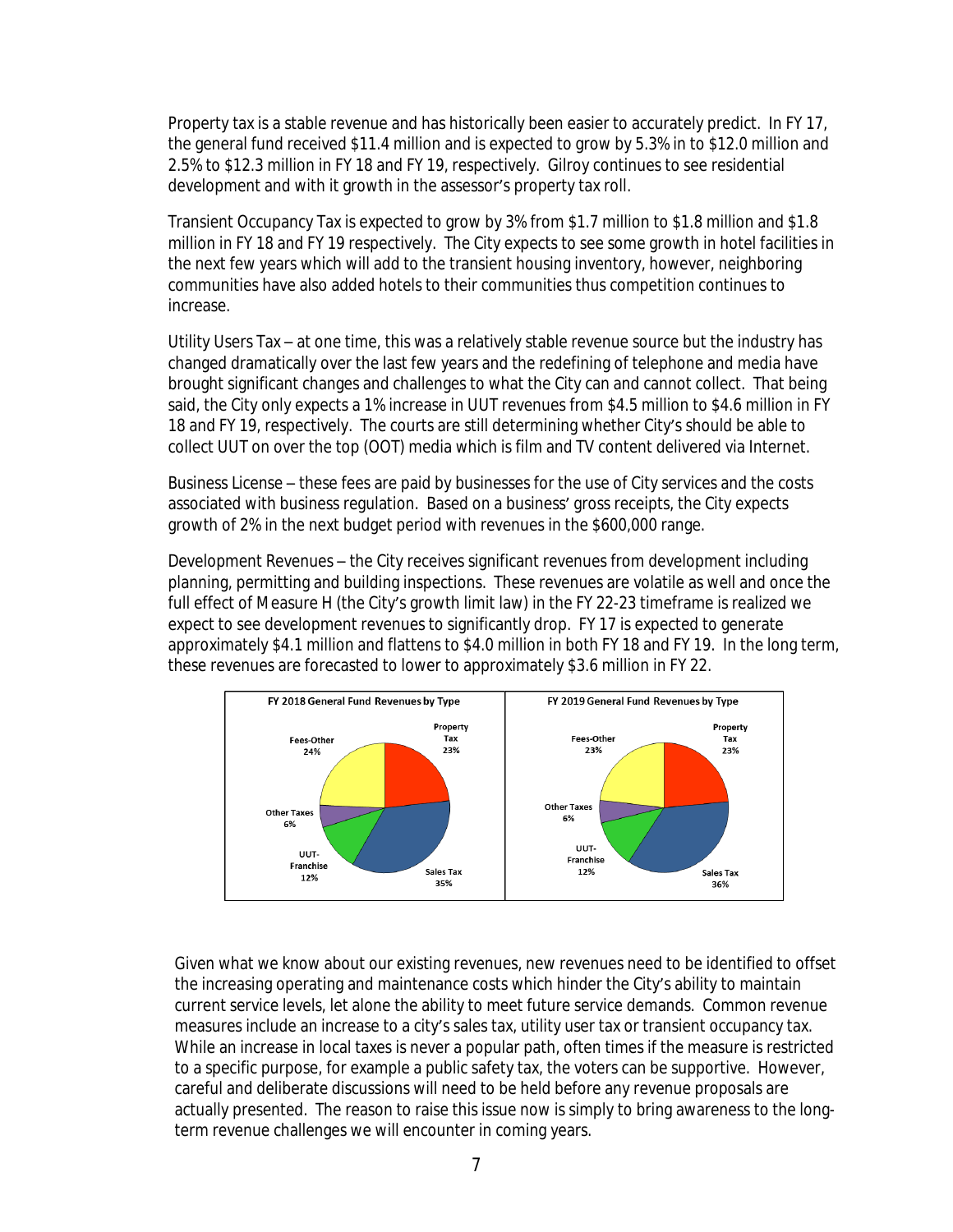c. Expenditures – the reality of past budget cycles has meant that City departments have operated with resources and expenditures that have remained at basic service levels. Service levels are proposed to be maintained with only known costs incorporated into departmental budgets which include known labor costs increases (salary adjustments included in labor agreements, benefit costs increases, etc.) and increased costs associated with existing contracts. In FY 17, the City expects that expenditures will be approximately \$1 million below the amended budget amount of \$51.2 million. Fiscal Year 18 expenditures are proposed at \$51.7 million and Fiscal Year 19 expenditures at \$52.4 million. Adopting a budget at this level maintains a "status-quo" budget with no service enhancements or investments in technology or infrastructure.



#### **Proposed Decision Packages**

A significant part of the budget process was the submission of decision packages to the City Administrator that reflected basic needs of City Departments. In total, departments submitted almost \$28 million in requests, however, after numerous departmental meetings, it is recommend that the City Council consider in FY 18 a total of \$4.5 million in General Fund one-time money and \$.9 million in ongoing costs and an additional \$200,000 in ongoing costs for FY 19. Reducing reserves and committing the City to further on-going costs is not something that is taken lightly. Current resources can absorb the ongoing costs but the City must consider the one-time use of reserves for technology and infrastructure investment is prudent. Detailed justification and Strategic Plan linkage is included in the budget document.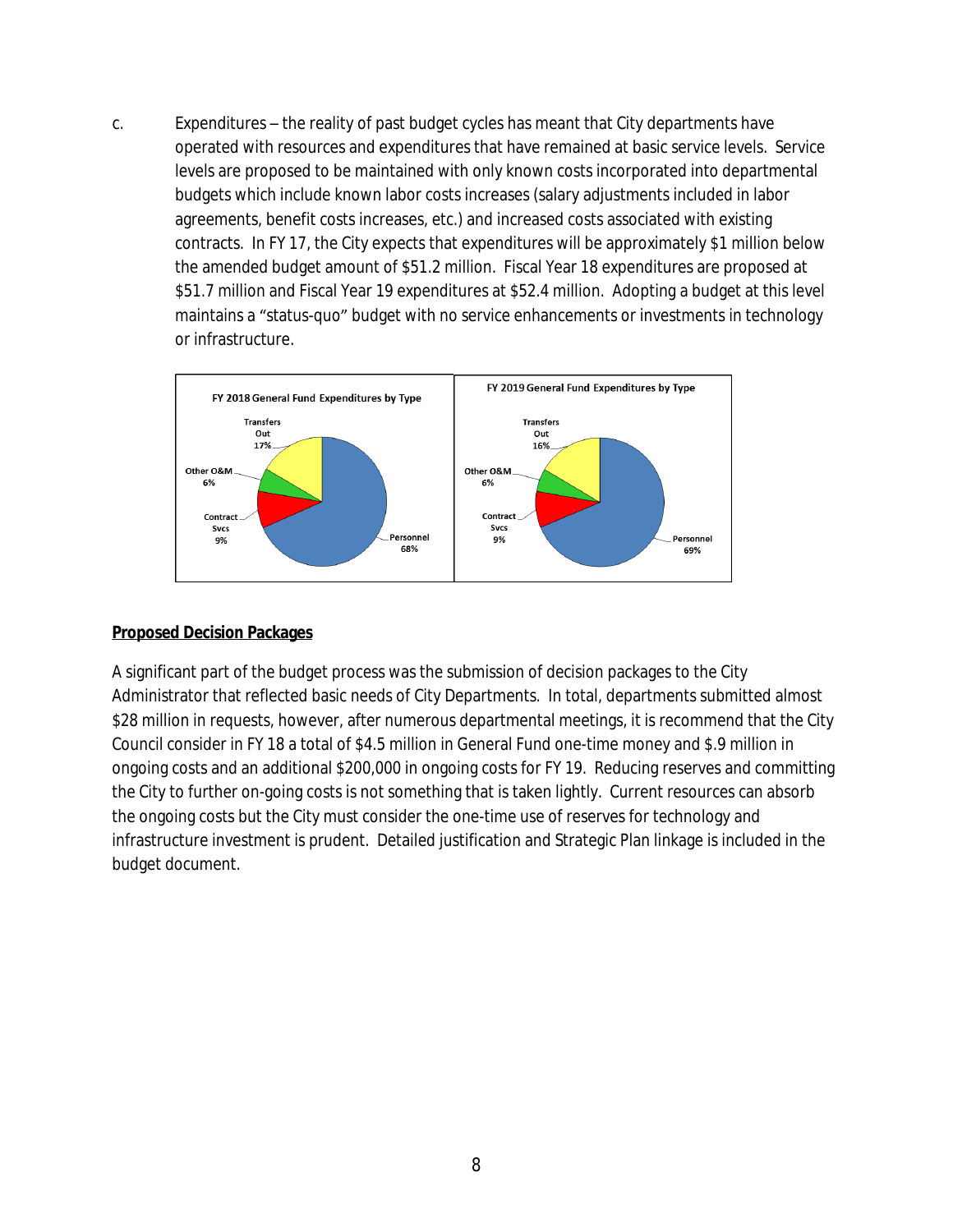# A list of all recommended decision packages is included below:

| FY 18 & 19 Decision Packages<br><b>Department</b> | Fund | Recommended                                                                | <b>FY 18</b><br>One-Time | <b>FY 18 GF</b><br>One-Time | <b>FY 18</b><br><b>On-Going</b> | <b>FY 18 GF</b><br><b>On-Going</b> | <b>FY 19</b><br>One-Time | <b>FY 19 GF</b><br>One-Time | <b>FY 19</b><br><b>On-Going</b> | <b>FY 19 GF</b><br>On-Going |
|---------------------------------------------------|------|----------------------------------------------------------------------------|--------------------------|-----------------------------|---------------------------------|------------------------------------|--------------------------|-----------------------------|---------------------------------|-----------------------------|
| CAO                                               |      | 100-0102 Downtown Revitalization Projects, etc.                            | 50,000                   | 50,000                      |                                 |                                    |                          |                             |                                 |                             |
| CAO                                               |      | 100-0102 Reclassify Management Analyst to Senior Analyst                   |                          |                             | 20,000                          | 20,000                             |                          |                             |                                 |                             |
| CAO                                               |      | 100-0103 Admin-City Clerk Reorg-Add Deputy City Clerk                      |                          |                             | 132,000                         | 132,000                            |                          |                             |                                 |                             |
| Finance                                           |      | 100-0410 Consultant Funding - Cost Allocation Plan/Studies                 | 50,000                   | 50,000                      |                                 |                                    | 50,000                   | 50,000                      |                                 |                             |
| <b>Finance</b>                                    |      | 100-0410 GFOA Reserve Study                                                | 25,000                   | 25,000                      |                                 |                                    |                          |                             |                                 |                             |
| <b>HR</b>                                         |      | 100-0420 Applicant Tracking System-Neogov                                  | 5,000                    | 5,000                       | 10,000                          | 10,000                             |                          |                             |                                 |                             |
| <b>HR</b>                                         |      | 100-0420 Reclassify HR Analyst to Senior Analyst                           |                          |                             | 20,000                          | 20,000                             |                          |                             |                                 |                             |
| <b>HR</b>                                         |      | 100-0420 Add New HR Summer Intern                                          |                          |                             | 5,000                           | 5,000                              |                          |                             |                                 |                             |
| <b>HR</b>                                         |      | 100-0420 Convert PT HR Analyst to Create New Two-Year Full-Time HR Analyst | 86,000                   | 86,000                      |                                 |                                    | 86,000                   | 86,000                      |                                 |                             |
| Police                                            |      | 100-1400 GF Pickup of Youth Gang Prevention Manager                        |                          |                             | 75,000                          | 75,000                             |                          |                             | 75,000                          | 75,000                      |
| Police                                            |      |                                                                            |                          |                             | 45,000                          |                                    |                          |                             |                                 |                             |
| Fire                                              |      | 100-1402 Police Report Speak/Write Dictation                               |                          |                             | 150,000                         | 45,000                             |                          |                             |                                 |                             |
| <b>Public Works</b>                               |      | 100-1500 Add New Management Analyst Position                               |                          |                             | 25,000                          | 150,000                            |                          |                             |                                 |                             |
|                                                   |      | 100-2400 Convert Two PT Engineers to One FT Engineer                       |                          |                             |                                 | 25,000                             |                          |                             |                                 |                             |
| <b>Public Works</b>                               |      | 100-2430 Tree and Street Maintenance                                       | 250,000                  | 250,000                     |                                 |                                    |                          |                             |                                 |                             |
| <b>Public Works</b>                               |      | 100-2430 5-Year Tree Re-planting Program                                   |                          |                             | 20,000                          | 20,000                             |                          |                             |                                 |                             |
| CD                                                |      | 100-2600 Accela Online Permitting - Cloud                                  | 1.000.000                | 800,000                     |                                 |                                    |                          |                             | 150.000                         | 120,000                     |
| C <sub>D</sub>                                    |      | 100-2600 Development Center Counter/Space Needs Assessment                 | 25,000                   | 25,000                      |                                 |                                    |                          |                             |                                 |                             |
| CD                                                |      | 100-2602 Citywide Historic Resources Survey                                | 100,000                  | 100,000                     |                                 |                                    |                          |                             |                                 |                             |
| <b>CD</b>                                         |      | 100-2602 Add New Senior Planner Position                                   |                          |                             | 180,000                         | 180,000                            |                          |                             |                                 |                             |
| <b>CD</b>                                         |      | 100-2602 Add New Deputy Director of CD                                     |                          |                             | 210,000                         | 210,000                            |                          |                             |                                 |                             |
| Recreation                                        | 440  | Gilroy Arts Center Phase 1 - Design Plans                                  | 35,000                   |                             |                                 |                                    |                          |                             |                                 |                             |
| <b>Parks</b>                                      | 600  | Turf Grass Equip-Tractor Attachments                                       | 37,000                   | 37,000                      |                                 |                                    |                          |                             |                                 |                             |
| <b>Public Works - Rec</b>                         | 605  | <b>Tennis Fence Repairs</b>                                                | 35,000                   | 35,000                      |                                 |                                    |                          |                             |                                 |                             |
| CAO                                               | 605  | AM 1610 Upgrade                                                            | 10,000                   | 10,000                      |                                 |                                    |                          |                             |                                 |                             |
| Fire                                              | 605  | <b>SVRIA Radios</b>                                                        | 80,000                   | 80,000                      |                                 |                                    |                          |                             |                                 |                             |
| Fire                                              | 605  | Respiratory Protection (SCBAs)                                             | 40,000                   | 40,000                      |                                 |                                    |                          |                             |                                 |                             |
| <b>Facilities</b>                                 | 651  | Installation of New Exterior City Hall Safety Lighting/CC Safety Measures  | 75,000                   | 48,000                      |                                 |                                    |                          |                             |                                 |                             |
| <b>Facilities</b>                                 | 651  | City Corporation Yard Needs Assessment                                     | 35,000                   | 17,500                      |                                 |                                    |                          |                             |                                 |                             |
| <b>Facilities</b>                                 | 651  | City Hall HVAC Assessment                                                  | 25,000                   | 25,000                      |                                 |                                    |                          |                             |                                 |                             |
| <b>Facilities</b>                                 | 651  | City Hall HVAC Replacement                                                 |                          |                             |                                 |                                    | 1,000,000                | 800,000                     |                                 |                             |
| <b>Facilities</b>                                 | 651  | <b>Facilities Needs Assessment</b>                                         | 100,000                  | 64,000                      |                                 |                                    |                          |                             |                                 |                             |
| <b>Facilities</b>                                 | 651  | Museum/Wheeler/Willey/Senior Center Deferred Maintenance Repairs           | 237,000                  | 237,000                     |                                 |                                    |                          |                             |                                 |                             |
| <b>Facilities</b>                                 | 651  | Gilroy Arts Center HVAC Replacement                                        | 42,000                   | 42,000                      |                                 |                                    |                          |                             |                                 |                             |
| CAO                                               | 690  | City Website Update (assessment)                                           | 25,000                   | 20,000                      |                                 |                                    |                          |                             |                                 |                             |
| Finance                                           | 690  | Enterprise Resource Planning Software                                      | 2,000,000                | 1,600,000                   | 25,000                          | 20,000                             |                          |                             |                                 |                             |
| $\mathsf{I}\mathsf{T}$                            | 690  | IT Master Plan Implementation                                              | 100,000                  | 80,000                      |                                 |                                    |                          |                             |                                 |                             |
| $\mathsf{I}\mathsf{T}$                            | 690  | Council Chambers AV Upgrades                                               | 70,000                   | 56,000                      |                                 |                                    |                          |                             |                                 |                             |
| $\mathsf{I}$                                      | 690  | IT Technology Equipment Modernization                                      | 885,000                  | 708,000                     |                                 |                                    |                          |                             |                                 |                             |
| <b>Public Works</b>                               | 700  | Root Control Contractual                                                   |                          |                             | 25,000                          |                                    |                          |                             |                                 |                             |
| <b>Public Works</b>                               | 700  | CCTV Mainline Sewer Inspection Unit                                        | 215,000                  |                             |                                 |                                    |                          |                             |                                 |                             |
| <b>Public Works</b>                               | 720  | Large Water Meter Replacement/Repair                                       | 330,000                  |                             | 125,000                         |                                    |                          |                             |                                 |                             |
| <b>Public Works</b>                               | 720  | Large Meter Testing                                                        |                          |                             | 40,000                          |                                    |                          |                             |                                 |                             |
| <b>Public Works</b>                               | 720  | Hydrant Painting/ID/Landscaping                                            | 140,000                  |                             |                                 |                                    |                          |                             | 50,000                          |                             |
| <b>Public Works</b>                               | 720  | Water Well Emergency Repairs                                               |                          |                             | 125,000                         |                                    |                          |                             |                                 |                             |
| <b>Public Works</b>                               | 720  | Sensus Analytics Software                                                  | 45,000                   |                             |                                 |                                    |                          |                             |                                 |                             |
|                                                   |      |                                                                            |                          |                             |                                 |                                    |                          |                             |                                 |                             |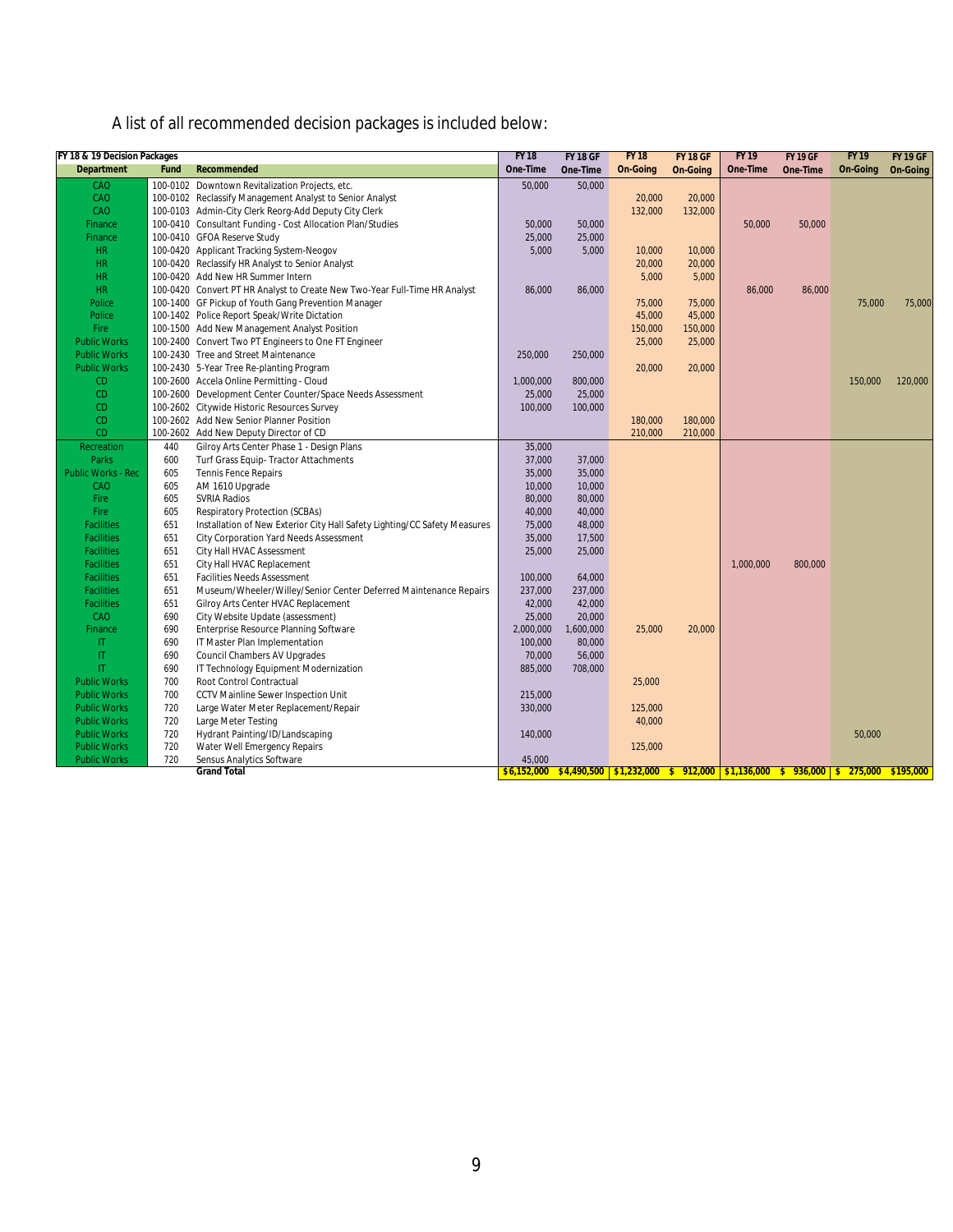## **Non-General Funds**

The City's major non-General Funds are Sewer, Water, Impact Funds, and the budget for the South County Regional Wastewater Authority (SCRWA).

- The Sewer Fund (700) is also a "status-quo" budget with several decision packages proposed to increase technology and efficiency and reduce the dependence on outside contractors. FY 18 budget of \$16.7 million includes a transfer of \$3.7 million to SCRWA for capital improvements and design work related to the upcoming plant expansion. The FY 19 budget is at 13.3 million and only includes a modest amount of \$150,000 for SCRWA capital projects. Revenues are projected at \$13.5 million and \$13.7 million respectively which are adequate to balance the operating budget. The one-time use of \$3 million in fund balance is prudent and consistent uses of accumulated Sewer Fund balance.
- The Water Fund (720) continues its' current service level, but does include a decision package to enhance Well System Maintenance, a program that is only now considered due to rate adjustments that have provided resources to restore needed maintenance programs. The water fund proposes to expend \$12.9 million in FY 18 and \$11.9 million in FY 19 while generating revenues of \$10.1 million and \$11.5 million. As with most enterprise funds, investments in maintenance and/or capital projects will reduce accumulated fund balances – other than the issuance of debt, this is typically the only funding method of these largescale projects.
- SCRWA (839 & 840) is the operation and maintenance of the City's wastewater treatment facility shared with the City of Morgan Hill. Gilroy's share of capital and operations is \$9.7 million in FY 18 and \$6.2 million in FY 19. The operations and maintenance costs have risen 5% as is included with the plant operator – CH2M to \$5.8 million in FY 18 and \$6.1 million in FY 19. The plant continues to complete projects including the aeration and secondary clarifier system and has begun the design phase of the upcoming plant expansion. The actual budget for the SCRWA is reviewed and approved by the SCRWA Board. Council is asked to appropriate the Gilroy share of costs.

#### **5-Year Capital Improvement/Maintenance Program**

The City's five-year program includes the investment of over \$31 million in projects, purchases, and major maintenance. The chart bellows illustrates the distribution of \$5.8 million for CIP and \$25.3 million for major maintenance. A more detailed analysis is included in the budget document.